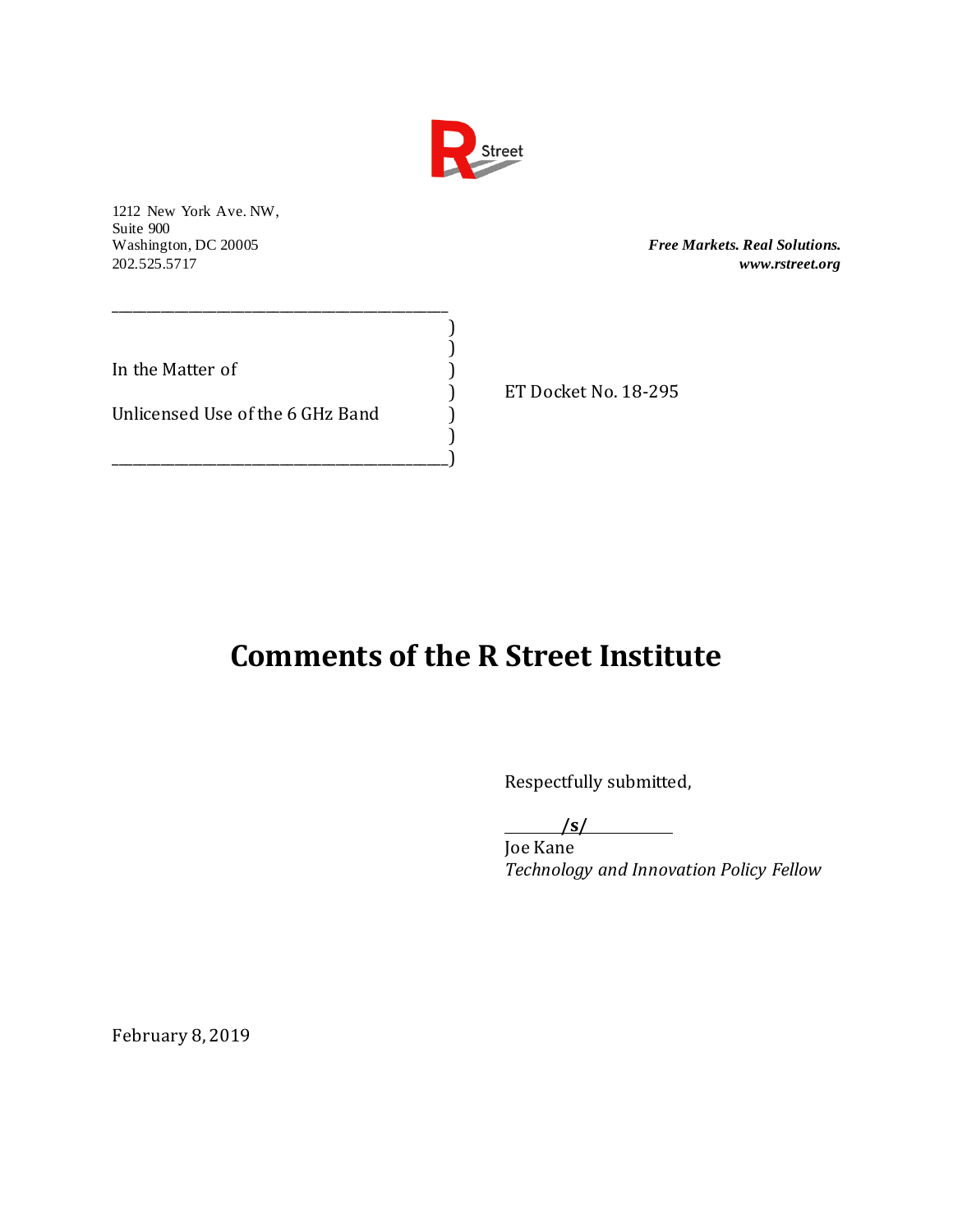## **I. Introduction & Summary**

In this proceeding, the Federal Communications Commission ("FCC" or "Commission") seeks comment on unlicensed use of the 6 GHz band.<sup>1</sup> The band presents a tremendous opportunity for the FCC to rationally expand the availability of unlicensed spectrum and to pursue its statutory mandate to "generally encourage the larger and more effective use of radio in the public interest."<sup>2</sup>

Unlicensed spectrum has been an important part of the wireless ecosystem for consumers and businesses. A well-tailored, additional unlicensed allocation in the 6 GHz band has the potential to fuel the development of more bandwidth-intensive wireless services and complement wireline broadband networks, which often rely on unlicensed technologies like Wi-Fi to reach end-user devices.<sup>3</sup> Nevertheless, the concept of unlicensed—as opposed to exclusively licensed—spectrum does present economic challenges with which the Commission and spectrum users must contend.

## **II. Economics of Unlicensed Spectrum**

The Commission should not accept arguments contending that more frequencies should be allocated for unlicensed use simply because the current demand for unlicensed spectrum is high. As an unpriced asset, it is little wonder that consumers would demand more and more unlicensed spectrum. But that is only one side of the equation; the

<sup>1</sup> Unlicensed Use of the 6 GHz Band, 83 Fed. Reg. 64506 (Oct. 23, 2018) [hereinafter NPRM], [https://goo.gl/EgQ7vy.](https://goo.gl/EgQ7vy)

<sup>2</sup> 47 U.S.C. § 303(g).

<sup>3</sup> Joe Kane, "The Role of Markets in Spectrum Policy," R Street Institute (June 2018), [https://goo.gl/5BfuQr.](https://goo.gl/5BfuQr)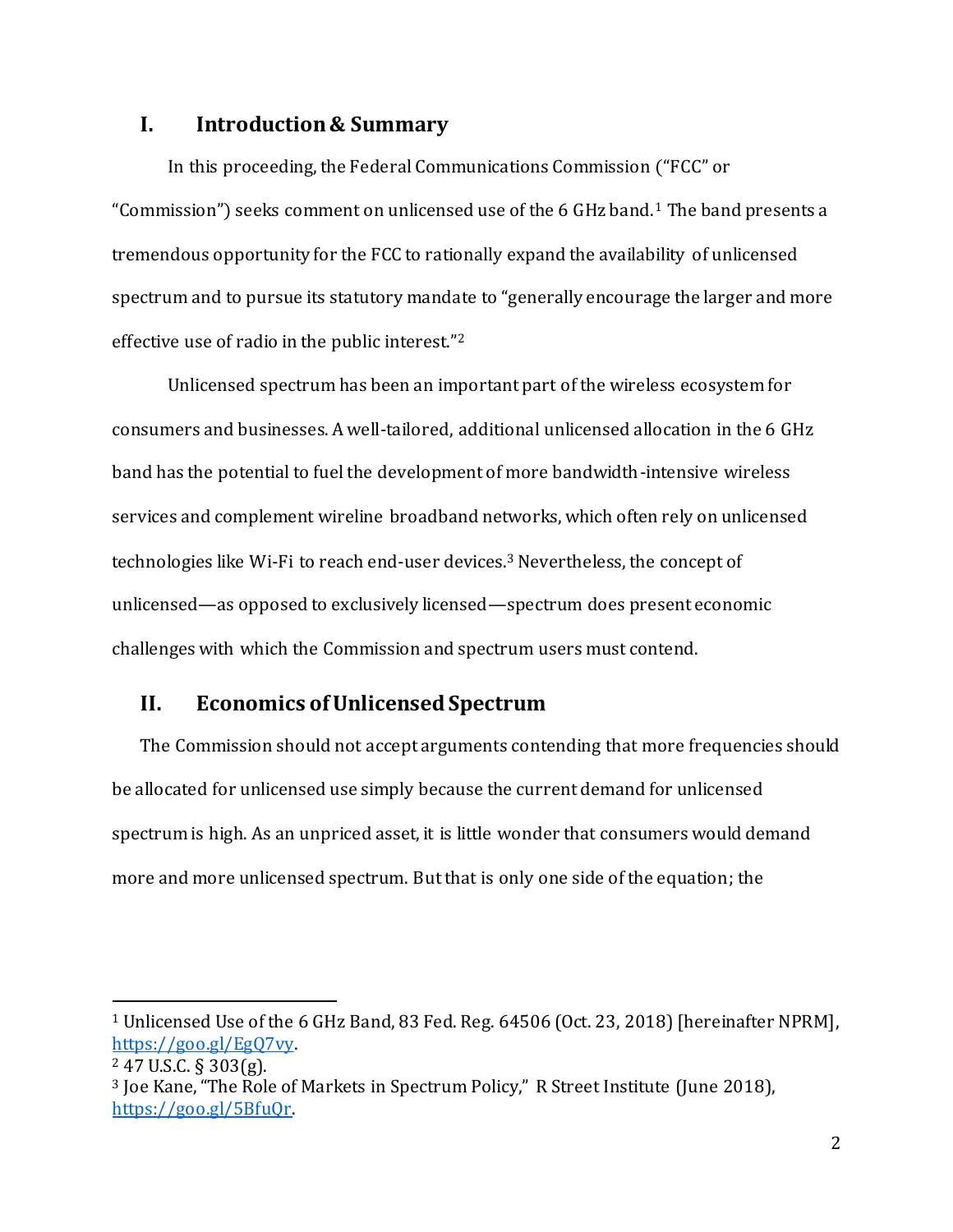opportunity cost of more unlicensed designations is also something that requires consideration.

To see why, take the classic "tragedy of the commons" example of commonly held grazing land. Grazing land is a scarce resource. A community can avoid overgrazing its existing grazing land by dedicating increasing amounts of land to grazing purposes, but that comes at the cost of the alternative uses of that land. Knowing when to stop allocating more of a scarce resource to one application is relatively easy when the resource in question is priced in the marketplace; eventually, the price will rise to the point where the marginal benefit of allocating more of that resource to a particular use does not warrant the marginal cost. But when a resource is unpriced, knowing when to stop is more difficult.

The mere fact that existing unlicensed spectrum is used extensively, in some cases to the point of exhaustion, does nothing to tell us about the opportunity cost of allocating additional frequencies for unlicensed use. Indeed, many scarce goods would be depleted if their price were zero. Far from being evidence for the necessity of additional unlicensed spectrum, filling up existing bands is consistent with a tragedy of the commons—a tragedy that should be remedied by a policy change.

Moreover, designating spectrum for unlicensed use has enduring consequences. The proliferation of devices using the unlicensed frequencies makes clawing back the spectrum impractical if it were expanded. Therefore, once spectrum is designated for unlicensed use, it cannot be reallocated as the most productive use of particular bands changes. This is a significant disadvantage for unlicensed, as compared to licensed, spectrum.

However, these arguments do not mean that the FCC should not allocate more frequency bands for unlicensed use; they only show that arguments for additional

3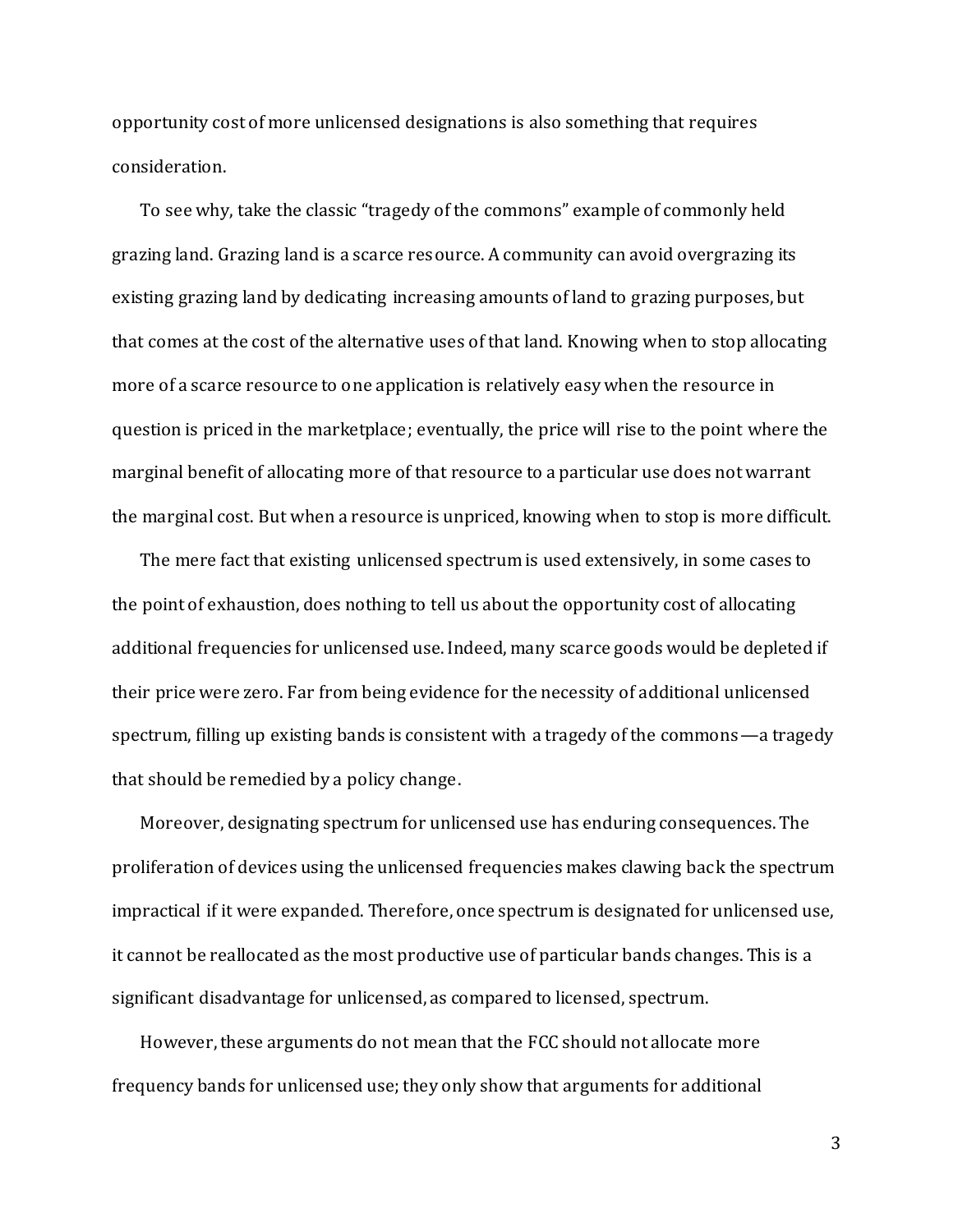unlicensed spectrum must be based on more than congestion in existing unlicensed bands, and that the Commission should act with caution before opening a band for unlicensed use.

Indeed, unlicensed spectrum is not always a bad idea; the tragedy of the commons does not always befall resources that are not subject to traditional property rights.<sup>4</sup> Other means of managing a commons can prevent the tragedy and allow productive arrangements to prevail.<sup>5</sup> For unlicensed spectrum, technical protocols and limitations have facilitated their productive use. Low power requirements and operation in frequency bands with containable propagation can prevent harmful interference from destroying the productive potential of unlicensed spectrum. The 2.4 and 5 GHz bands are examples of these governance mechanisms providing benefits that outweigh the costs associated with unlicensed spectrum.

With the successes and drawbacks of unlicensed spectrum in mind, the Commission should look for other bands that could maximize this cost-benefit tradeoff. The 6 GHz band is such a candidate. Because of its proximity to the 5 GHz unlicensed frequencies, the Commission could, with limited disruption to other services, allow for the creation of wide channels in both the 5 and 6 GHz bands, which would facilitate high throughput and fuel the proliferation of new wireless services.

<sup>4</sup> Jerry Brito, "The Spectrum Commons in Theory and Practice," 2007 Stan. Tech. L. Rev. 1, ¶ 19 (2007), [http://www.comlab.hut.fi/studies/4210/papers/7\\_1.pdf.](http://www.comlab.hut.fi/studies/4210/papers/7_1.pdf)

<sup>5</sup> *See generally* Elinor Ostrom, Governing the Commons: The Evolution of Institutions for Collective Action (Cambridge University Press, 1990).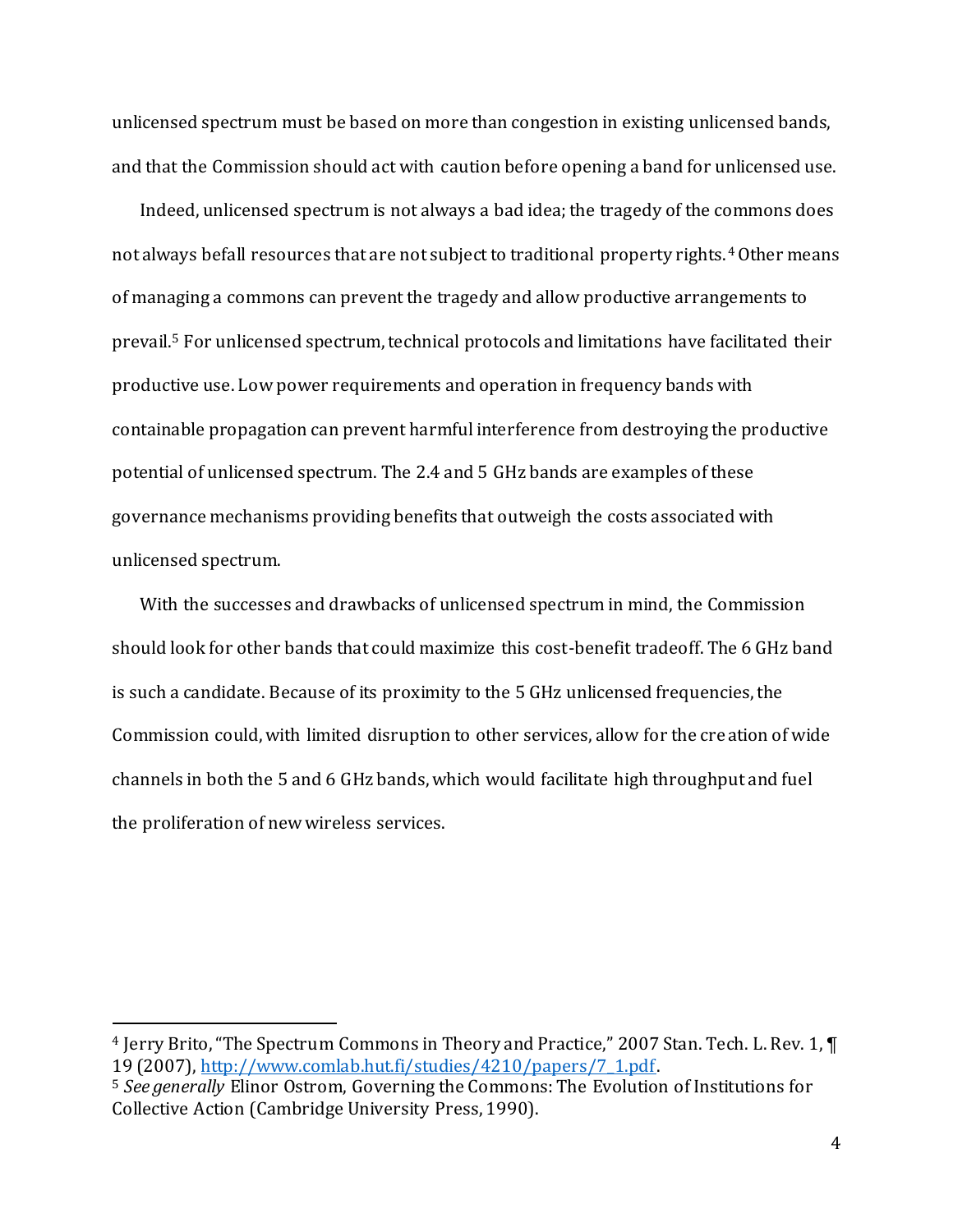## **III. Frequency coordination mechanisms**

The Notice proposes frequency coordination mechanisms that are akin to the Spectrum Access System intended to be deployed for the 3.5 GHz band.<sup>6</sup> Such systems hold great potential to effectively govern the commons of unlicensed spectrum by technical means and thereby enhance its productive capacity. Since these systems remain unproven at a large scale, the Commission should facilitate the experimentation and innovation necessary to roll out such mechanisms successfully.

The Commission asks<sup>7</sup> about what data the automated frequency coordination ("AFC") system should use to determine which frequencies are available. Insofar as it is technically feasible, the AFC system should operate with as much data flexibility as possible, determining the maximum permissible power for each frequency across all ranges of frequencies, rather than in predefined channels. Unlicensed devices do not all need to operate at full power or on particular channel widths at all times, so instead of forcing devices into a preordained framework, the AFC should simply provide a list of what frequencies and power levels are available. By nature, unlicensed spectrum is open to all comers, so the AFC system should seek to maximize the flexibility afforded to a wide variety of devices.

The Commission should also seek to create an AFC system that is compatible with other frequency coordination mechanisms in lower unlicensed bands. In the U-NII-2A and U-NII-2C band, dynamic frequency coordination requirements have made deployment more

<sup>6</sup> NPRM, ¶¶ 17, 23.

<sup>7</sup> *Id*. ¶26.